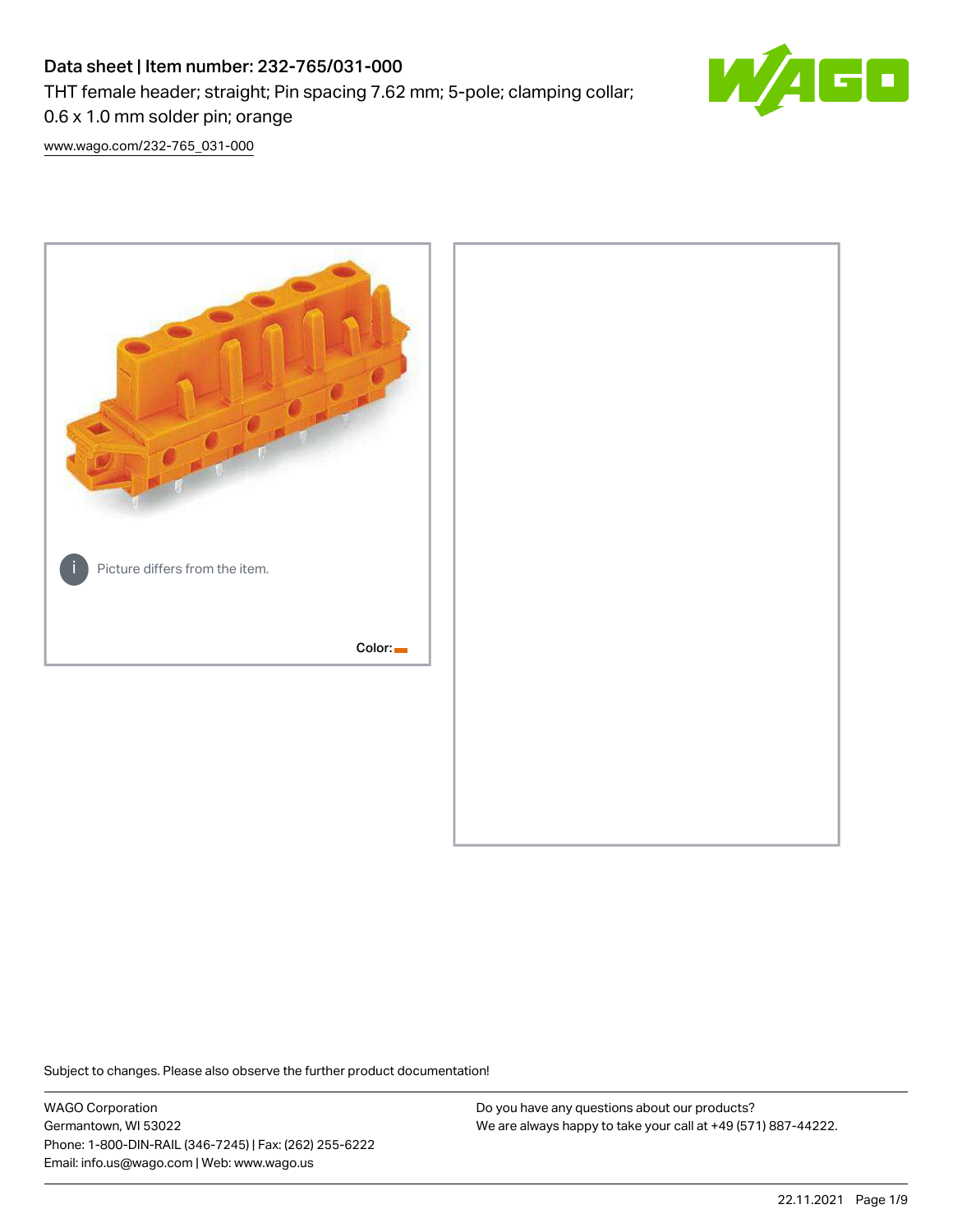



 $L =$  (pole no.  $-1$ ) x pin spacing  $+5.08$  mm

 $L_1 = L + 3$  mm

 $L_2 = L + 8.8$  mm

 $L_3 = L + 14.8$  mm

2- to 3-pole female connectors – one latch only

## Item description

**Horizontal or vertical PCB mounting via straight or angled solder pins** 

Subject to changes. Please also observe the further product documentation! For board-to-board and board-to-wire connections

WAGO Corporation Germantown, WI 53022 Phone: 1-800-DIN-RAIL (346-7245) | Fax: (262) 255-6222 Email: info.us@wago.com | Web: www.wago.us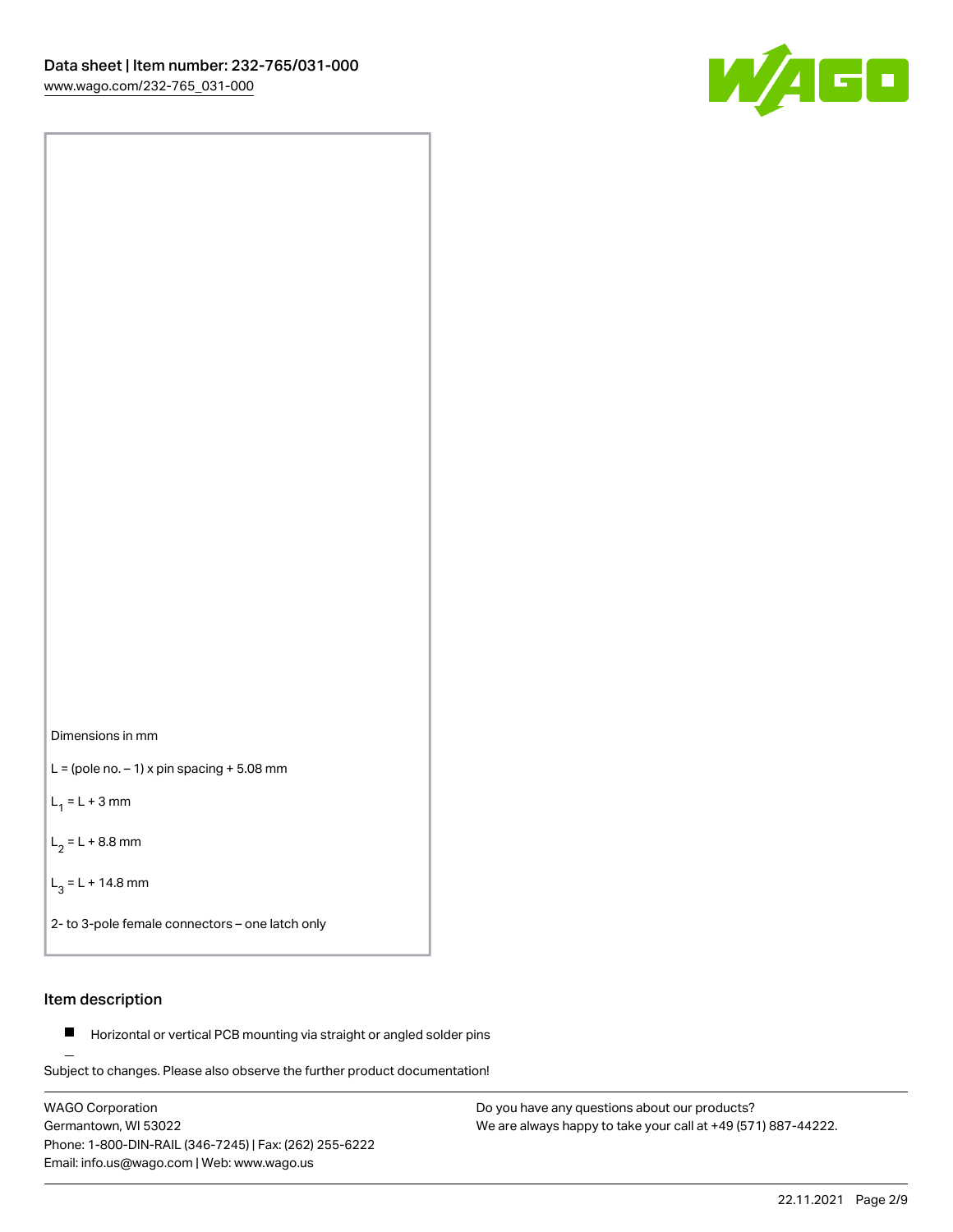

- For board-to-board and board-to-wire connections
- $\blacksquare$ Touch-proof PCB outputs
- $\blacksquare$ Easy-to-identify PCB inputs and outputs
- $\blacksquare$ With coding fingers

## Data **Notes**

| Safety information 1 | The <i>MCS – MULTI CONNECTION SYSTEM</i> includes connectors<br>without breaking capacity in accordance with DIN EN 61984. When<br>used as intended, these connectors must not be connected<br>/disconnected when live or under load. The circuit design should<br>ensure header pins, which can be touched, are not live when<br>unmated. |
|----------------------|--------------------------------------------------------------------------------------------------------------------------------------------------------------------------------------------------------------------------------------------------------------------------------------------------------------------------------------------|
| Variants:            | Other pole numbers<br>3.8 mm pin projection for male headers with straight solder pins<br>Gold-plated or partially gold-plated contact surfaces<br>Other versions (or variants) can be requested from WAGO Sales or<br>configured at https://configurator.wago.com/                                                                        |

# Electrical data

## IEC Approvals

| Ratings per                 | IEC/EN 60664-1                                                        |
|-----------------------------|-----------------------------------------------------------------------|
| Rated voltage (III / 3)     | 500 V                                                                 |
| Rated surge voltage (III/3) | 6 <sub>kV</sub>                                                       |
| Rated voltage (III/2)       | 630 V                                                                 |
| Rated surge voltage (III/2) | 6 <sub>kV</sub>                                                       |
| Nominal voltage (II/2)      | 1000 V                                                                |
| Rated surge voltage (II/2)  | 6 <sub>kV</sub>                                                       |
| Rated current               | 12A                                                                   |
| Legend (ratings)            | $(III / 2)$ $\triangle$ Overvoltage category III / Pollution degree 2 |

## UL Approvals

| Approvals per                  | UL 1059 |
|--------------------------------|---------|
| Rated voltage UL (Use Group B) | 300 V   |
| Rated current UL (Use Group B) | 15 A    |
| Rated voltage UL (Use Group D) | 300 V   |
| Rated current UL (Use Group D) | 10 A    |

| <b>WAGO Corporation</b>                                | Do you have any questions about our products?                 |
|--------------------------------------------------------|---------------------------------------------------------------|
| Germantown, WI 53022                                   | We are always happy to take your call at +49 (571) 887-44222. |
| Phone: 1-800-DIN-RAIL (346-7245)   Fax: (262) 255-6222 |                                                               |
| Email: info.us@wago.com   Web: www.wago.us             |                                                               |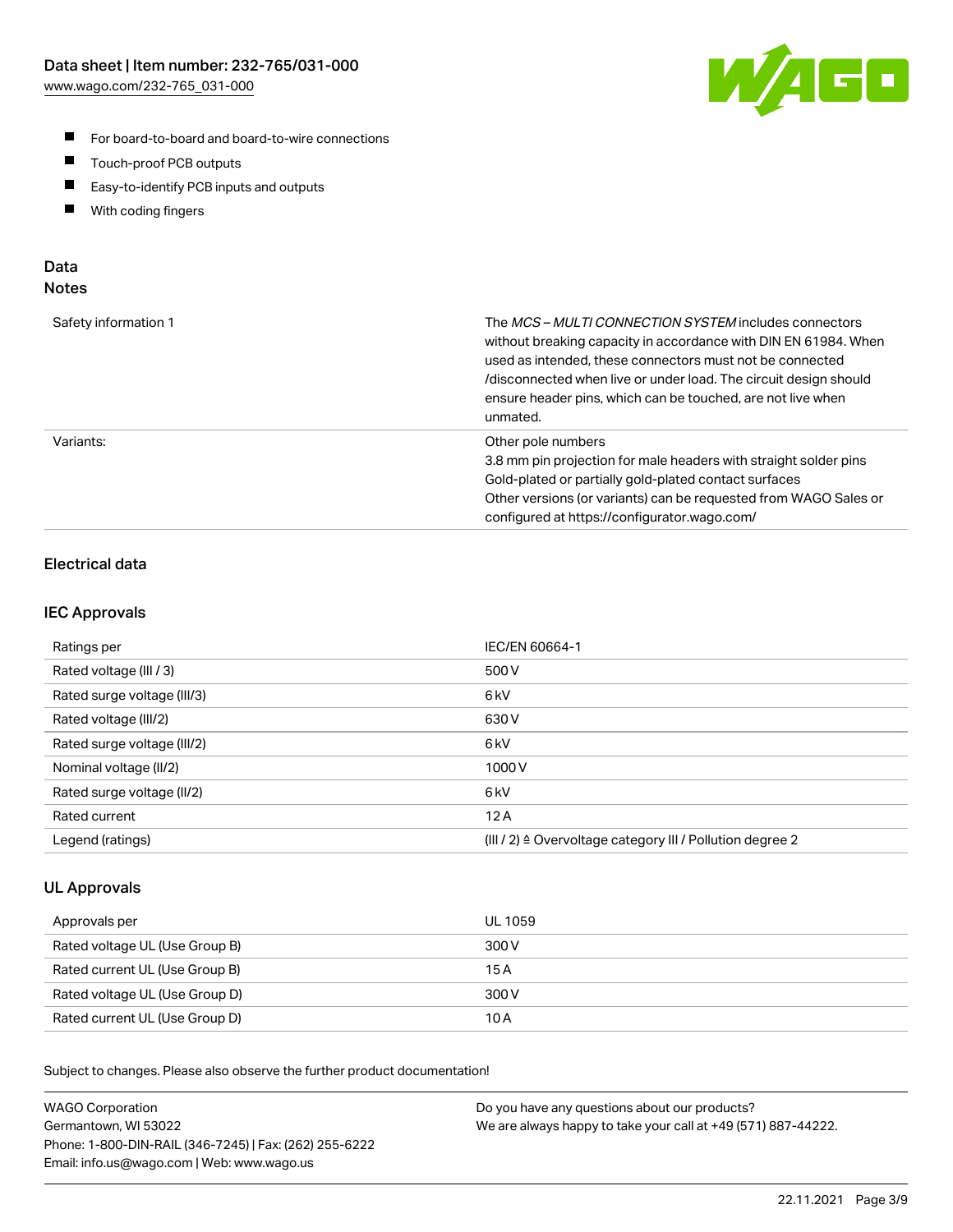

## Ratings per UL

| Rated voltage UL 1977 | soo v<br>วบบ<br>. |
|-----------------------|-------------------|
| Rated current UL 1977 | --                |
|                       | . J <i>r</i>      |

## CSA Approvals

| Approvals per                   | CSA   |
|---------------------------------|-------|
| Rated voltage CSA (Use Group B) | 300 V |
| Rated current CSA (Use Group B) | 15 A  |
| Rated voltage CSA (Use Group D) | 300 V |
| Rated current CSA (Use Group D) | 10 A  |

#### Connection data

| Total number of potentials |  |
|----------------------------|--|
| Number of connection types |  |
| Number of levels           |  |

#### Connection 1

| Number of poles |  |
|-----------------|--|
|                 |  |

# Physical data

| Pin spacing                          | 7.62 mm / 0.3 inch    |
|--------------------------------------|-----------------------|
| Width                                | 50.36 mm / 1.983 inch |
| Height                               | 23.25 mm / 0.915 inch |
| Height from the surface              | 18.25 mm / 0.719 inch |
| Depth                                | 11.6 mm / 0.457 inch  |
| Solder pin length                    | 5 <sub>mm</sub>       |
| Solder pin dimensions                | $0.6 \times 1$ mm     |
| Drilled hole diameter with tolerance | $1.3$ $(+0.1)$ mm     |

# Mechanical data

| Mounting type | Mounting flange                         |
|---------------|-----------------------------------------|
| Mounting type | Feed-through mounting<br>Panel mounting |

| <b>WAGO Corporation</b>                                | Do you have any questions about our products?                 |
|--------------------------------------------------------|---------------------------------------------------------------|
| Germantown, WI 53022                                   | We are always happy to take your call at +49 (571) 887-44222. |
| Phone: 1-800-DIN-RAIL (346-7245)   Fax: (262) 255-6222 |                                                               |
| Email: info.us@wago.com   Web: www.wago.us             |                                                               |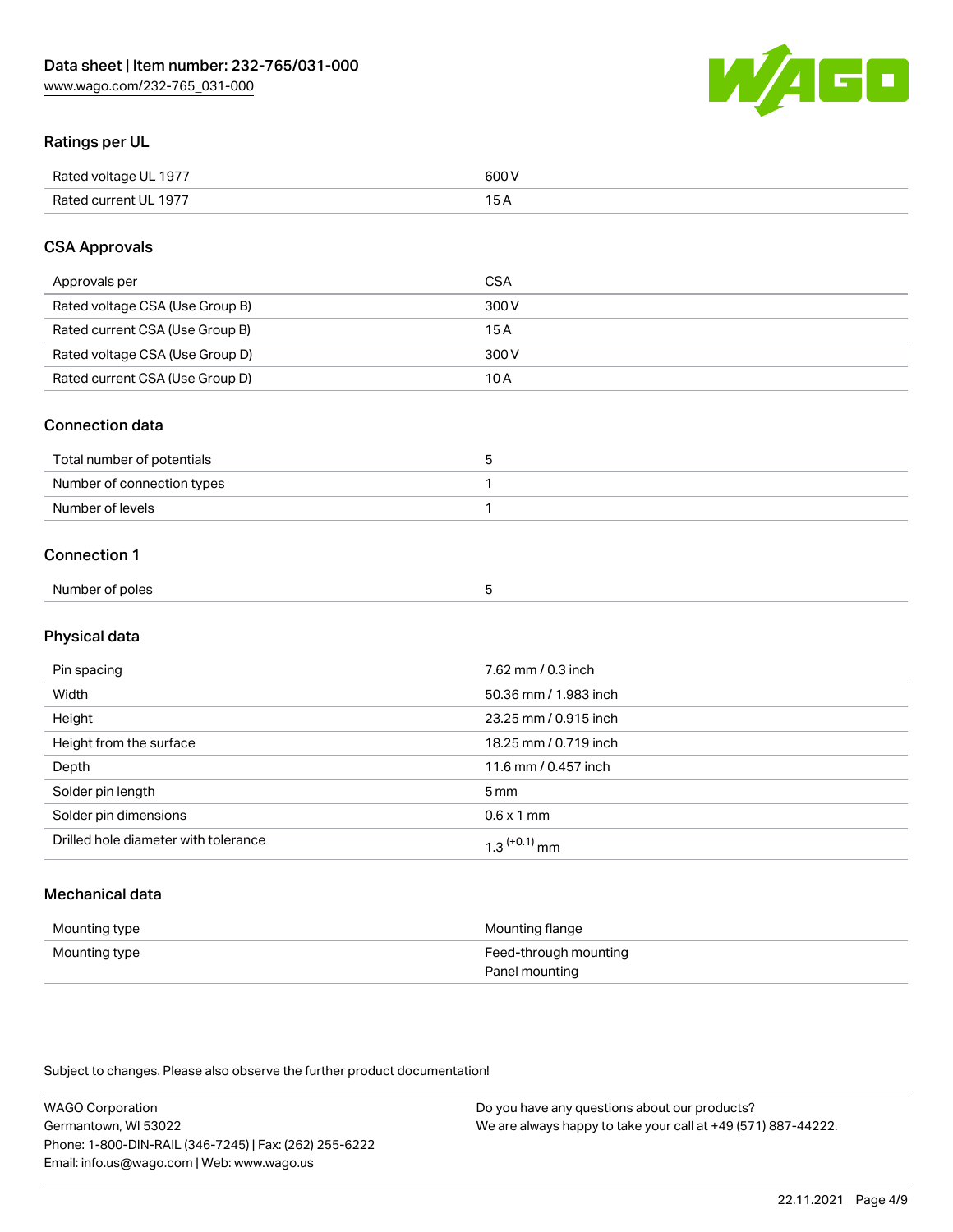

## Plug-in connection

| Contact type (pluggable connector) | Female header |
|------------------------------------|---------------|
| Connector (connection type)        | for PCB       |
| Mismating protection               | No            |
| Mating direction to the PCB        | $90^{\circ}$  |
| Locking of plug-in connection      | Without       |

# PCB contact

| PCB Contact                         | тнт                                        |
|-------------------------------------|--------------------------------------------|
| Solder pin arrangement              | over the entire female connector (in-line) |
| Number of solder pins per potential |                                            |

#### Material data

| Color                       | orange           |
|-----------------------------|------------------|
| Material group              |                  |
| Insulation material         | Polyamide (PA66) |
| Flammability class per UL94 | V <sub>0</sub>   |
| Contact material            | Copper alloy     |
|                             |                  |
| Contact plating             | tin-plated       |
| Fire load                   | $0.122$ MJ       |

#### Environmental requirements

| Limit temperature range | $-60+85 °C$ |
|-------------------------|-------------|
|-------------------------|-------------|

## Commercial data

| Product Group         | 3 (Multi Conn. System) |
|-----------------------|------------------------|
| PU (SPU)              | 50 Stück               |
| Packaging type        | box                    |
| Country of origin     | DE                     |
| <b>GTIN</b>           | 4017332537933          |
| Customs tariff number | 85366990990            |

# Approvals / Certificates

#### Ship Approvals

| <b>WAGO Corporation</b>                                | Do you have any questions about our products?                 |
|--------------------------------------------------------|---------------------------------------------------------------|
| Germantown, WI 53022                                   | We are always happy to take your call at +49 (571) 887-44222. |
| Phone: 1-800-DIN-RAIL (346-7245)   Fax: (262) 255-6222 |                                                               |
| Email: info.us@wago.com   Web: www.wago.us             |                                                               |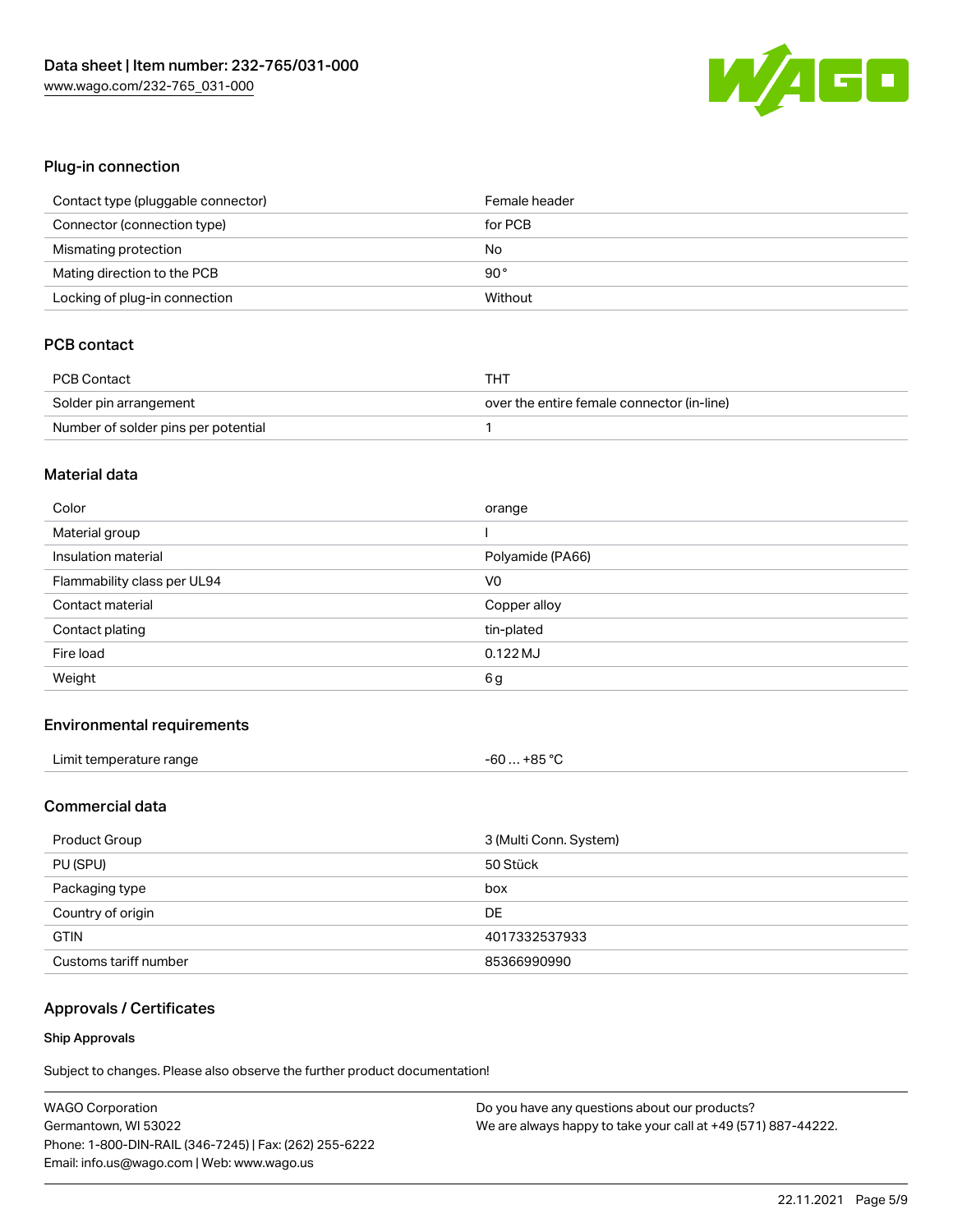

| Logo                                    | Approval                                                                                                                                     | <b>Additional Approval Text</b> | Certificate<br>name                 |
|-----------------------------------------|----------------------------------------------------------------------------------------------------------------------------------------------|---------------------------------|-------------------------------------|
| ABS                                     | <b>ABS</b><br>American Bureau of Shipping                                                                                                    |                                 | $19 -$<br>HG15869876-<br><b>PDA</b> |
| <b>VERITAS</b>                          | <b>BV</b><br>Bureau Veritas S.A.                                                                                                             | <b>IEC 60998</b>                | 11915/D0 BV                         |
|                                         | <b>DNV GL</b><br>Det Norske Veritas, Germanischer Lloyd                                                                                      |                                 | TAE000016Z                          |
| <b>UL-Approvals</b>                     |                                                                                                                                              |                                 |                                     |
| Logo                                    | Approval                                                                                                                                     | <b>Additional Approval Text</b> | Certificate<br>name                 |
|                                         | <b>UR</b><br>Underwriters Laboratories Inc.                                                                                                  | <b>UL 1977</b>                  | E45171                              |
|                                         | <b>UR</b><br>Underwriters Laboratories Inc.                                                                                                  | <b>UL 1059</b>                  | E45172                              |
| Counterpart                             |                                                                                                                                              |                                 |                                     |
|                                         | Item no.731-635<br>1-conductor male connector; CAGE CLAMP®; 2.5 mm <sup>2</sup> ; Pin spacing 7.62 mm; 5-pole; 2,50 mm <sup>2</sup> ; orange |                                 | www.wago.com/731-635                |
| <b>Optional accessories</b><br>Mounting |                                                                                                                                              |                                 |                                     |

| Mounting accessories |                                                                         |                      |
|----------------------|-------------------------------------------------------------------------|----------------------|
|                      | Item no.: 209-147<br>Self-tapping screw                                 | www.wago.com/209-147 |
|                      | Item no.: 231-194<br>Self-tapping screw; B 2.2x13, fixing hole 1.8 mm Ø | www.wago.com/231-194 |
|                      | Item no.: 231-195<br>Screw with nut; M2x12; for fixing element          | www.wago.com/231-195 |

| <b>WAGO Corporation</b>                                | Do you have any questions about our products?                 |
|--------------------------------------------------------|---------------------------------------------------------------|
| Germantown, WI 53022                                   | We are always happy to take your call at +49 (571) 887-44222. |
| Phone: 1-800-DIN-RAIL (346-7245)   Fax: (262) 255-6222 |                                                               |
| Email: info.us@wago.com   Web: www.wago.us             |                                                               |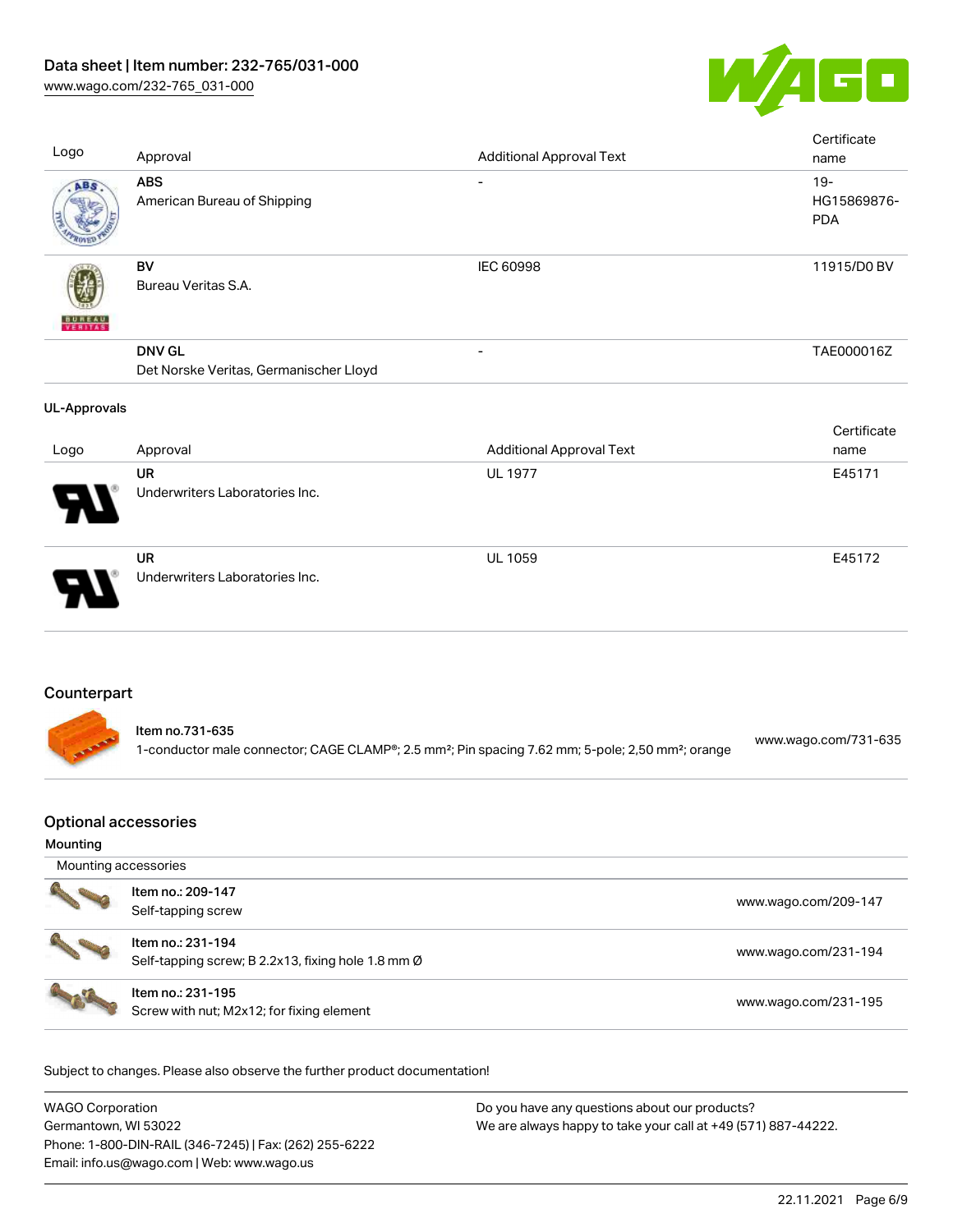[www.wago.com/232-765\\_031-000](http://www.wago.com/232-765_031-000)



[www.wago.com/231-295](http://www.wago.com/231-295)

Testing accessories

Item no.: 231-295 Screw with nut

Email: info.us@wago.com | Web: www.wago.us

| Testing accessories                                     |                                                                                                                                                                        |                                                               |               |                      |
|---------------------------------------------------------|------------------------------------------------------------------------------------------------------------------------------------------------------------------------|---------------------------------------------------------------|---------------|----------------------|
|                                                         | Item no.: 210-136<br>Test plug; 2 mm Ø; with 500 mm cable                                                                                                              |                                                               |               | www.wago.com/210-136 |
|                                                         | Item no.: 231-662<br>Test plugs for female connectors; for 7.5 mm and 7.62 mm pin spacing; 2,50 mm <sup>2</sup> ; light gray                                           |                                                               |               | www.wago.com/231-662 |
|                                                         |                                                                                                                                                                        |                                                               |               |                      |
| <b>Downloads</b>                                        |                                                                                                                                                                        |                                                               |               |                      |
| <b>Documentation</b>                                    |                                                                                                                                                                        |                                                               |               |                      |
| <b>Additional Information</b><br>Technical explanations |                                                                                                                                                                        | 2019 Apr 3                                                    | pdf<br>2.0 MB | Download             |
| <b>CAD files</b>                                        |                                                                                                                                                                        |                                                               |               |                      |
|                                                         |                                                                                                                                                                        |                                                               |               |                      |
| <b>CAE</b> data                                         |                                                                                                                                                                        |                                                               |               |                      |
|                                                         | EPLAN Data Portal 232-765/031-000                                                                                                                                      |                                                               | <b>URL</b>    | Download             |
|                                                         | EPLAN Data Portal 232-765/031-000                                                                                                                                      |                                                               | <b>URL</b>    | Download             |
| <b>PCB Design</b>                                       |                                                                                                                                                                        |                                                               |               |                      |
|                                                         | Symbol and Footprint 232-765/031-000                                                                                                                                   |                                                               | <b>URL</b>    | Download             |
|                                                         | CAx data for your PCB design, consisting of "schematic symbols and PCB footprints",<br>allow easy integration of the WAGO component into your development environment. |                                                               |               |                      |
| Supported formats:                                      |                                                                                                                                                                        |                                                               |               |                      |
|                                                         | Accel EDA 14 & 15                                                                                                                                                      |                                                               |               |                      |
|                                                         | Altium 6 to current version                                                                                                                                            |                                                               |               |                      |
| <b>Links</b>                                            | Cadence Allegro                                                                                                                                                        |                                                               |               |                      |
|                                                         | DesignSpark                                                                                                                                                            |                                                               |               |                      |
|                                                         | Eagle Libraries                                                                                                                                                        |                                                               |               |                      |
| Ш<br>KiCad                                              |                                                                                                                                                                        |                                                               |               |                      |
|                                                         | Mentor Graphics BoardStation                                                                                                                                           |                                                               |               |                      |
|                                                         | Mentor Graphics Design Architect                                                                                                                                       |                                                               |               |                      |
|                                                         | Subject to changes. Please also observe the further product documentation!                                                                                             |                                                               |               |                      |
| <b>WAGO Corporation</b>                                 |                                                                                                                                                                        | Do you have any questions about our products?                 |               |                      |
| Germantown, WI 53022                                    | Phone: 1-800-DIN-RAIL (346-7245)   Fax: (262) 255-6222                                                                                                                 | We are always happy to take your call at +49 (571) 887-44222. |               |                      |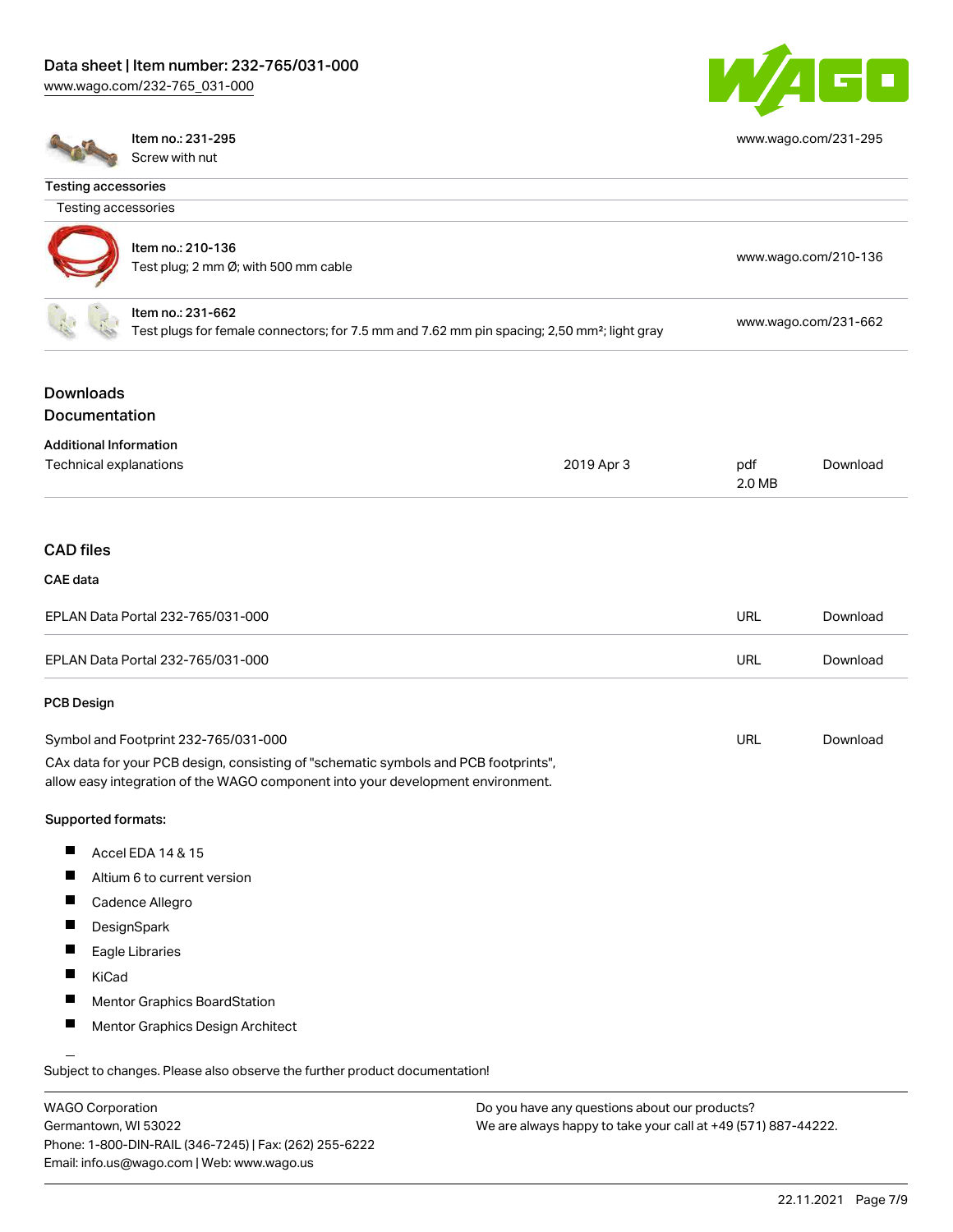

- $\blacksquare$ Mentor Graphics Design Expedition 99 and 2000
- $\blacksquare$ OrCAD 9.X PCB and Capture
- $\blacksquare$ PADS PowerPCB 3, 3.5, 4.X, and 5.X
- $\blacksquare$ PADS PowerPCB and PowerLogic 3.0
- $\blacksquare$ PCAD 2000, 2001, 2002, 2004, and 2006
- $\blacksquare$ Pulsonix 8.5 or newer
- $\blacksquare$ STL
- $\blacksquare$ 3D STEP
- $\blacksquare$ TARGET 3001!
- $\blacksquare$ View Logic ViewDraw
- $\blacksquare$ Quadcept
- $\blacksquare$ Zuken CadStar 3 and 4
- $\blacksquare$ Zuken CR-5000 and CR-8000

PCB Component Libraries (EDA), PCB CAD Library Ultra Librarian

#### Environmental Product Compliance

#### Compliance Search

Environmental Product Compliance 232-765/031-000 THT female header; straight; Pin spacing 7.62 mm; 5-pole; clamping collar; 0.6 x 1.0 mm solder pin; orange URL [Download](https://www.wago.com/global/d/ComplianceLinkMediaContainer_232-765_031-000)

#### Installation Notes

Application

Subject to changes. Please also observe the further product documentation!

WAGO Corporation Germantown, WI 53022 Phone: 1-800-DIN-RAIL (346-7245) | Fax: (262) 255-6222 Email: info.us@wago.com | Web: www.wago.us